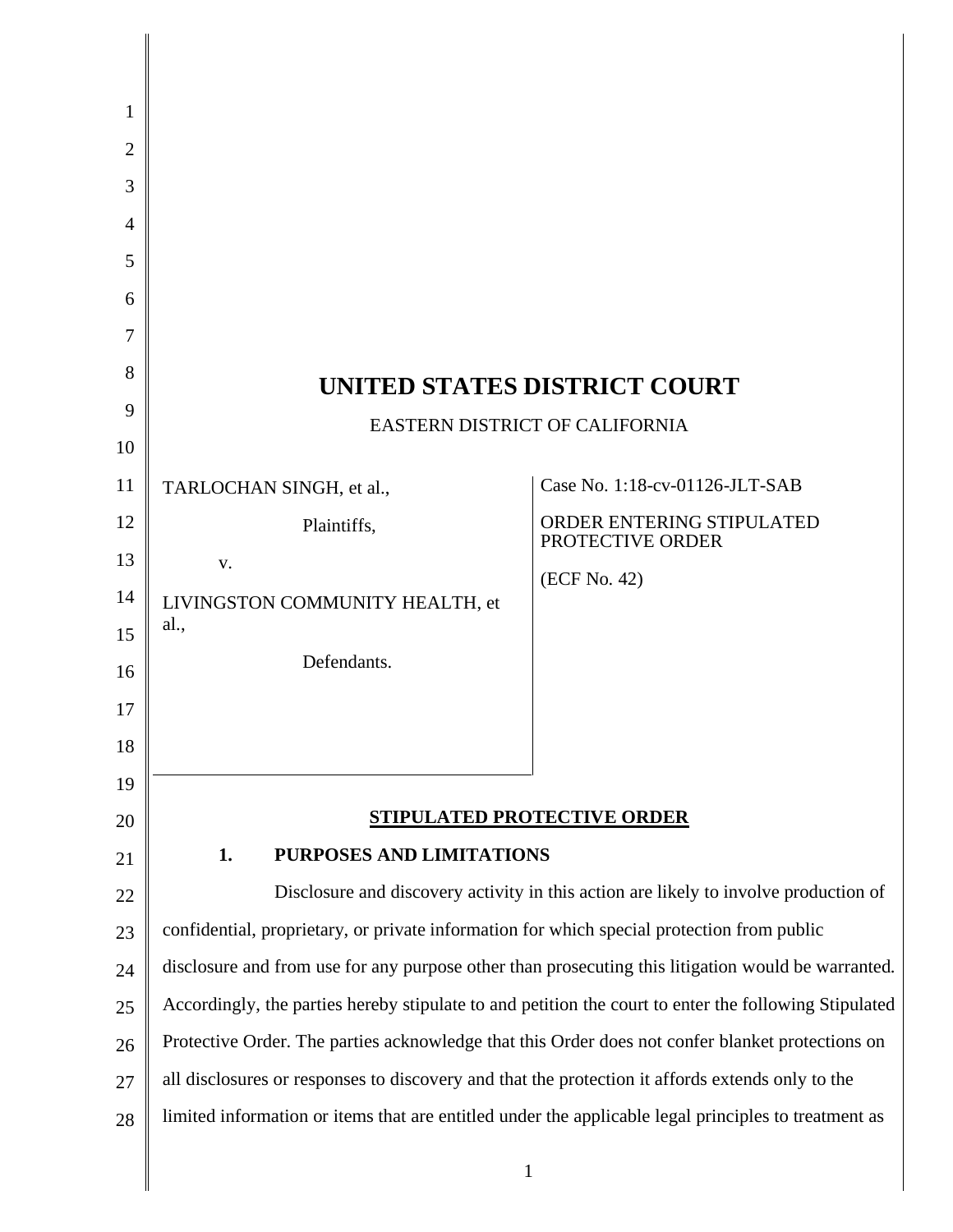1 2 3 4 5 confidential. The parties further acknowledge, as set forth in Section 10, below, that this Stipulated Protective Order creates no entitlement to file confidential information under seal; Local Rule 141 and Federal Rules of Civil Procedure §5.2 and 26 sets forth the procedures that must be followed and reflects the standards that will be applied when a party seeks permission from the court to file material under seal.

6

### **2. DEFINITIONS**

7 8 9 2.1 Party: any party to this action, including all of its officers, directors, employees, consultants, retained experts, and outside counsel (and their support staff and contractors).

10 11 12 13 2.2 Disclosure or Discovery Material: all items or information, regardless of the medium or manner generated, stored, or maintained (including, among other things, testimony, transcripts, or tangible things) that are produced or generated in disclosures or responses to discovery in this matter.

14 15 16 2.3 "Confidential" Information or Items: information (regardless of how generated, stored or maintained) or tangible things that qualify for protection under California Law.

17 18 19 20 21 2.4 "Highly Confidential – Attorneys' Eyes Only" Information or Items: extremely sensitive "Confidential Information or Items" whose disclosure to another Party or nonparty would create a substantial risk of serious injury that could not be avoided by less restrictive means. Current/former employee payroll and time records (including, but not limited to, contact information) shall not be deemed "Highly Confidential – Attorneys' Eyes Only."

22 23 2.5 Receiving Party: a Party that receives Disclosure or Discovery Material from a Producing Party.

24 25 2.6 Producing Party: a Party or non-party that produces Disclosure or Discovery Material in this action.

26 27 28 2.7 Designating Party: a Party or non-party that designates information or items that it produces in disclosures or in responses to discovery as "Confidential" or "Highly Confidential - Attorneys' Eyes Only."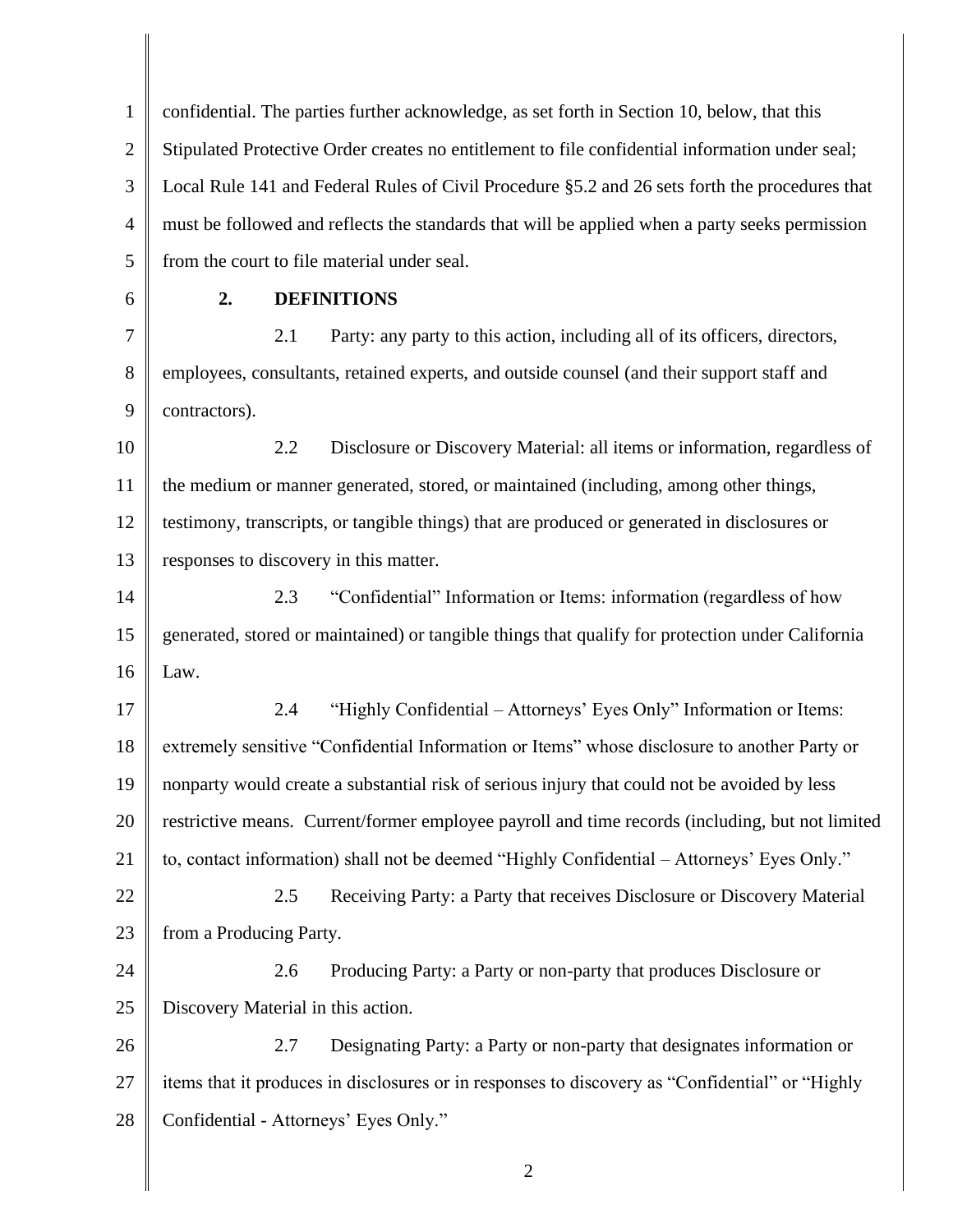| $\mathbf{1}$   | 2.8<br>Protected Material: any Disclosure or Discovery Material that                                |                                                                                        |
|----------------|-----------------------------------------------------------------------------------------------------|----------------------------------------------------------------------------------------|
| $\overline{2}$ | is designated as "Confidential" or as "Highly Confidential - Attorneys' Eyes Only."                 |                                                                                        |
| 3              | 2.9.                                                                                                | Outside Counsel: attorneys who are not employees of a Party but who are                |
| $\overline{4}$ | retained to represent or advise a Party in this action.                                             |                                                                                        |
| 5              | 2.10                                                                                                | House Counsel: attorneys who are employees of a Party.                                 |
| 6              | 2.11                                                                                                | Counsel (without qualifier): Outside Counsel and House Counsel (as well                |
| 7              | as their support staffs and contractors).                                                           |                                                                                        |
| 8              | 2.12                                                                                                | Expert: a person with specialized knowledge or experience in a matter                  |
| 9              | pertinent to the litigation who has been retained by a Party or its counsel to serve as an expert   |                                                                                        |
| 10             | witness or as a consultant in this action and who is not a past or a current employee of a Party or |                                                                                        |
| 11             | of a competitor of a Party's and who, at the time of retention, is not anticipated to become an     |                                                                                        |
| 12             | employee of a Party or a competitor of a Party's. This definition includes a professional jury or   |                                                                                        |
| 13             | trial consultant retained in connection with this litigation.                                       |                                                                                        |
| 14             | 2.13                                                                                                | Professional Vendors: persons or entities that provide litigation support              |
| 15             | services (e.g., photocopying; videotaping; translating; preparing exhibits or demonstrations;       |                                                                                        |
| 16             | organizing, storing, retrieving data in any form or medium, mailhouse, claims administrator, etc.)  |                                                                                        |
| 17             | and their employees and subcontractors.                                                             |                                                                                        |
| 18             | 3.<br><b>SCOPE</b>                                                                                  |                                                                                        |
| 19             |                                                                                                     | The protections conferred by this Stipulation and Order cover not only Protected       |
| 20             | Material (as defined above), but also any information copied or extracted there from, as well as    |                                                                                        |
| 21             | all copies, excerpts, summaries, or compilations thereof, plus testimony, conversations, or         |                                                                                        |
| 22             | presentations by parties or counsel to or in court or in other settings that might reveal Protected |                                                                                        |
| 23             | Material.                                                                                           |                                                                                        |
| 24             | 4.                                                                                                  | <b>DURATION</b>                                                                        |
| 25             |                                                                                                     | Even after the termination of this litigation, the confidentiality obligations imposed |
| 26             | by this Order shall remain in effect until a Designating Party agrees otherwise in writing or a     |                                                                                        |
| 27             | court order otherwise directs.                                                                      |                                                                                        |
| 28             | $/ \! / \! /$                                                                                       |                                                                                        |
|                |                                                                                                     | 3                                                                                      |
|                |                                                                                                     |                                                                                        |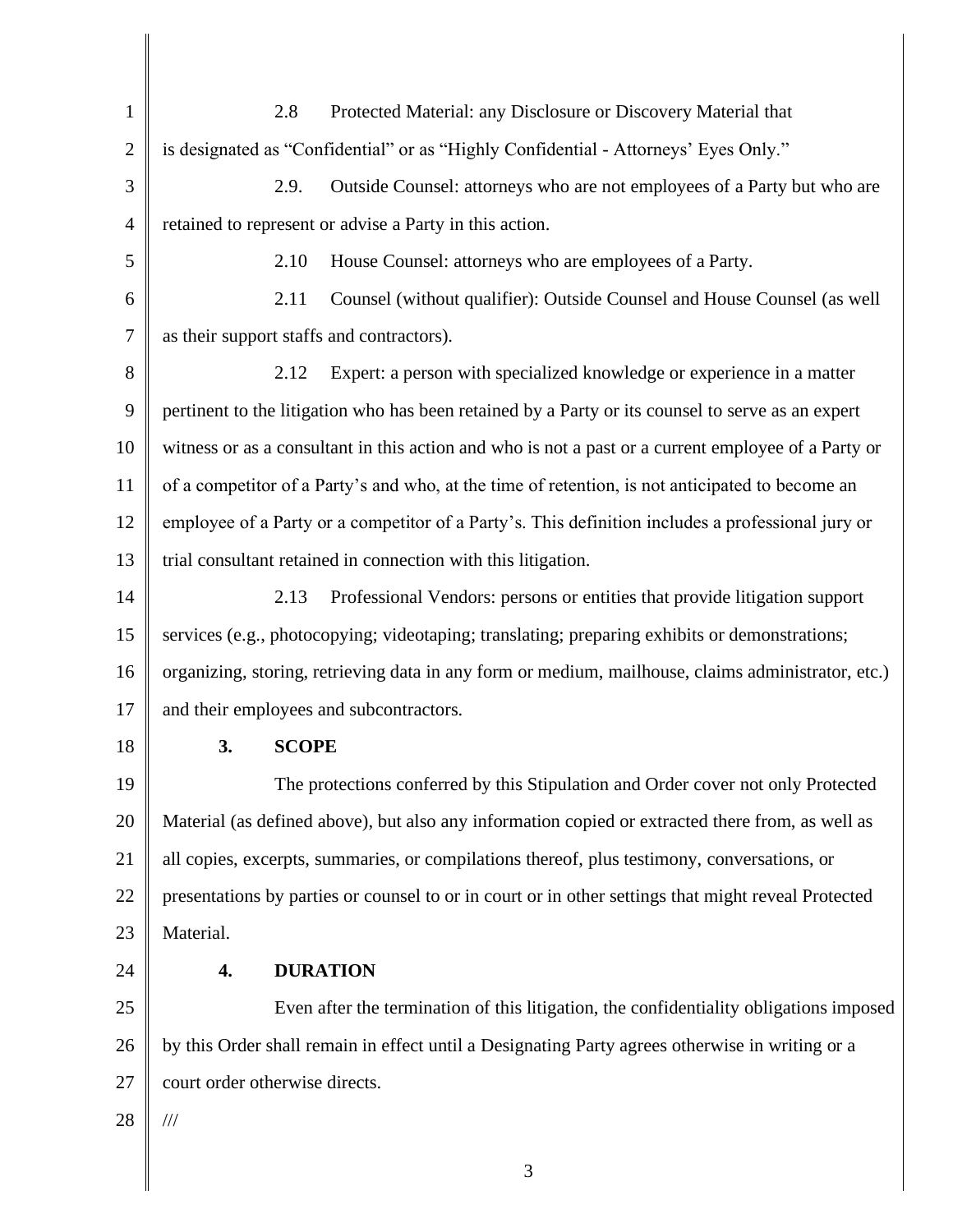21

### **5. DESIGNATING PROTECTED MATERIAL**

2 3 4 5 6 7 8 5.1 Exercise of Restraint and Care in Designating Material for Protection. Each Party or non-party that designates information or items for protection under this Order must take care to limit any such designation to specific material that qualifies under the appropriate standards. A Designating Party must take care to designate for protection only those parts of material, documents, items, or oral or written communications that qualify – so that other portions of the material, documents, items, or communications for which protection is not warranted are not swept unjustifiably within the ambit of this Order.

9 10 11 12 Mass, indiscriminate, or routinized designations are prohibited. Designations that are shown to be clearly unjustified, or that have been made for an improper purpose (e.g., to unnecessarily encumber or retard the case development process, or to impose unnecessary expenses and burdens on other parties), expose the Designating Party to sanctions.

13 14 15 16 If it comes to a Party's or a non-party's attention that information or items that it designated for protection do not qualify for protection at all, or do not qualify for the level of protection initially asserted, that Party or non-party must promptly notify all other parties that it is withdrawing the mistaken designation.

17 18 19 20 5.2 Manner and Timing of Designations. Except as otherwise provided in this Order (see, e.g., second paragraph of section 5.2(a), below), or as otherwise stipulated or ordered, material that qualifies for protection under this Order must be clearly so designated before the material is disclosed or produced.

Designation in conformity with this Order requires:

22 23 24 25 26 27 28 (a) for information in documentary form (apart from transcripts of depositions or other pretrial or trial proceedings), that the Producing Party affix the legend "CONFIDENTIAL" or "HIGHLY CONFIDENTIAL - ATTORNEYS' EYES ONLY" at the top of each page that contains protected material. If only a portion or portions of the material on a page qualifies for protection, the Producing Party also must clearly identify the protected portion(s) (e.g., by making appropriate markings in the margins) and must specify, for each portion, the level of protection being asserted (either "CONFIDENTIAL" or "HIGHLY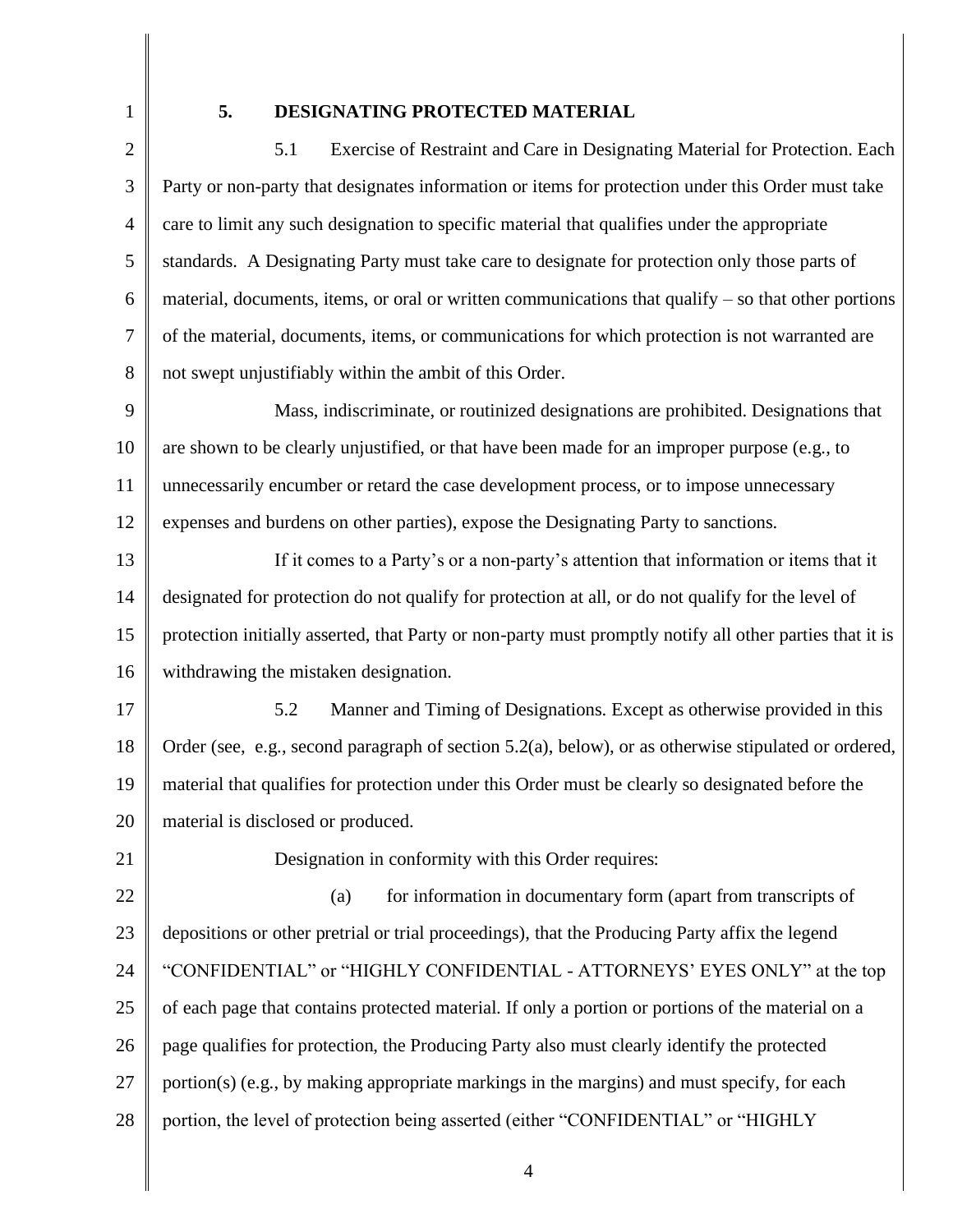### CONFIDENTIAL - ATTORNEYS' EYES ONLY").

2 3 4 5 6 7 8 9 10 11 12 13 14 15 A Party or non-party that makes original documents or materials available for inspection need not designate them for protection until after the inspecting Party has indicated which material it would like copied and produced. During the inspection and before the designation, all of the material made available for inspection shall be deemed "HIGHLY CONFIDENTIAL - ATTORNEYS' EYES ONLY." After the inspecting Party has identified the documents it wants copied and produced, the Producing Party must determine which documents, or portions thereof, qualify for protection under this Order, then, before producing the specified documents, the Producing Party must affix the appropriate legend ("CONFIDENTIAL" or "HIGHLY CONFIDENTIAL - ATTORNEYS' EYES ONLY") at the top of each page that contains Protected Material. If only a portion or portions of the material on a page qualifies for protection, the Producing Party also must clearly identify the protected portion(s) (e.g., by making appropriate markings in the margins) and must specify, for each portion, the level of protection being asserted (either "CONFIDENTIAL" or "HIGHLY CONFIDENTIAL - ATTORNEYS' EYES ONLY").

16 17 18 19 20 21 22 23 24 25 26 27 28 (b) for testimony given in deposition or in other pretrial or trial proceedings, that the Party or non-party designating the testimony as "CONFIDENTIAL" or "HIGHLY CONFIDENTIAL - ATTORNEYS' EYES ONLY" identify on the record, before the close of the deposition, hearing, or other proceeding, all protected testimony, and further specify any portions of the testimony that qualify as "CONFIDENTIAL" or "HIGHLY CONFIDENTIAL - ATTORNEYS' EYES ONLY". When it is impractical to identify separately each portion of testimony that is entitled to protection, and when it appears that substantial portions of the testimony may qualify for protection, the Party or non-party that sponsors, offers, or gives the testimony may invoke on the record (before the deposition or proceeding is concluded) a right to have up to 20 days to identify the specific portions of the testimony as to which protection is sought and to specify the level of protection being asserted ("CONFIDENTIAL" or "HIGHLY CONFIDENTIAL ATTORNEYS' EYES ONLY"). Only those portions of the testimony that are appropriately designated for protection within the 20 days shall be covered by the provisions of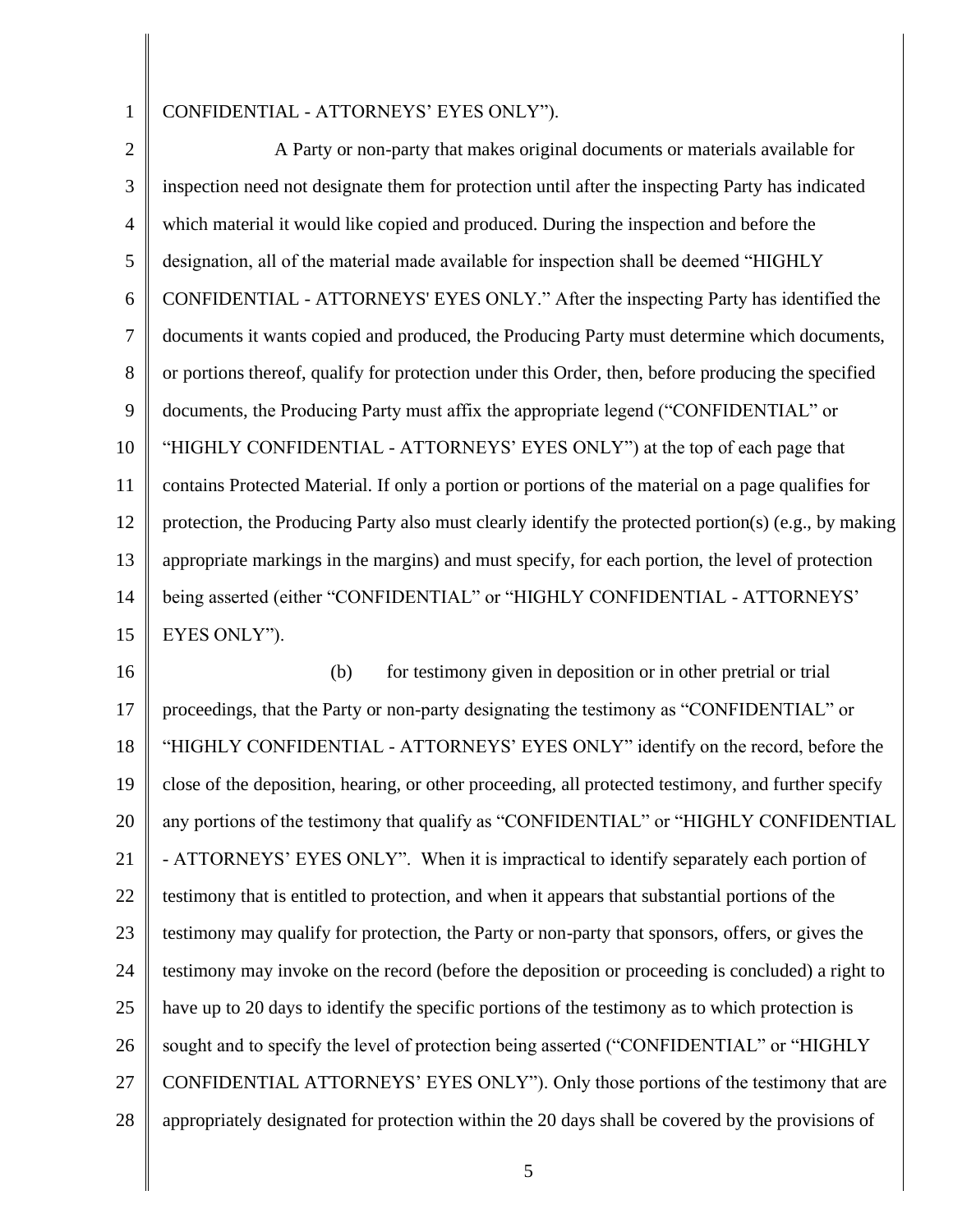1 this Stipulated Protective Order.

2 3 4 5 Transcript pages containing Protected Material must be separately bound by the court reporter, who must affix to the top of each such page the legend "CONFIDENTIAL" or "HIGHLY CONFIDENTIAL - ATTORNEYS' EYES ONLY," as instructed by the Party or nonparty making the confidentiality designation.

6 7 8 9 10 11 12 (c) for information produced in some form other than documentary, and for any other tangible items, that the Producing Party affix in a prominent place on the exterior of the container or containers in which the information or item is stored the legend "CONFIDENTIAL" or "HIGHLY CONFIDENTIAL - ATTORNEYS' EYES ONLY." If only portions of the information or item warrant protection, the Producing Party, to the extent practicable, shall identify the protected portions, specifying whether they qualify as "Confidential" or as "Highly Confidential - Attorneys' Eyes Only."

13 14 15 16 17 18 19 5.3 Inadvertent Failures to Designate. If timely conceded, an inadvertent failure to designate qualified information or items as "Confidential" or "Highly Confidential - Attorneys' Eyes Only" does not, standing alone, waive the Designating Party's right to secure protection under this Order for such material. If material is appropriately designated as "Confidential" or "Highly Confidential Attorneys' Eyes Only" after the material was initially produced, the Receiving Party, on timely notification of the designation, must make reasonable efforts to assure that the material is treated in accordance with the provisions of this Order.

20

### **6. CHALLENGING CONFIDENTIALITY DESIGNATIONS**

21 22 23 24 25 6.1 Timing of Challenges. Unless a prompt challenge to a Designating Party' confidentiality designation is necessary to avoid foreseeable substantial unfairness, unnecessary economic burdens, or a later significant disruption or delay of the litigation, a Party does not waive its right to challenge a confidentiality designation by electing not to mount a challenge promptly after the original designation is disclosed.

26 27 28 6.2 Meet and Confer. A Party that elects to initiate a challenge to a Designating Party's confidentiality designation must do so in good faith and must begin the process by conferring directly with counsel for the Designating Party. In conferring, the challenging Party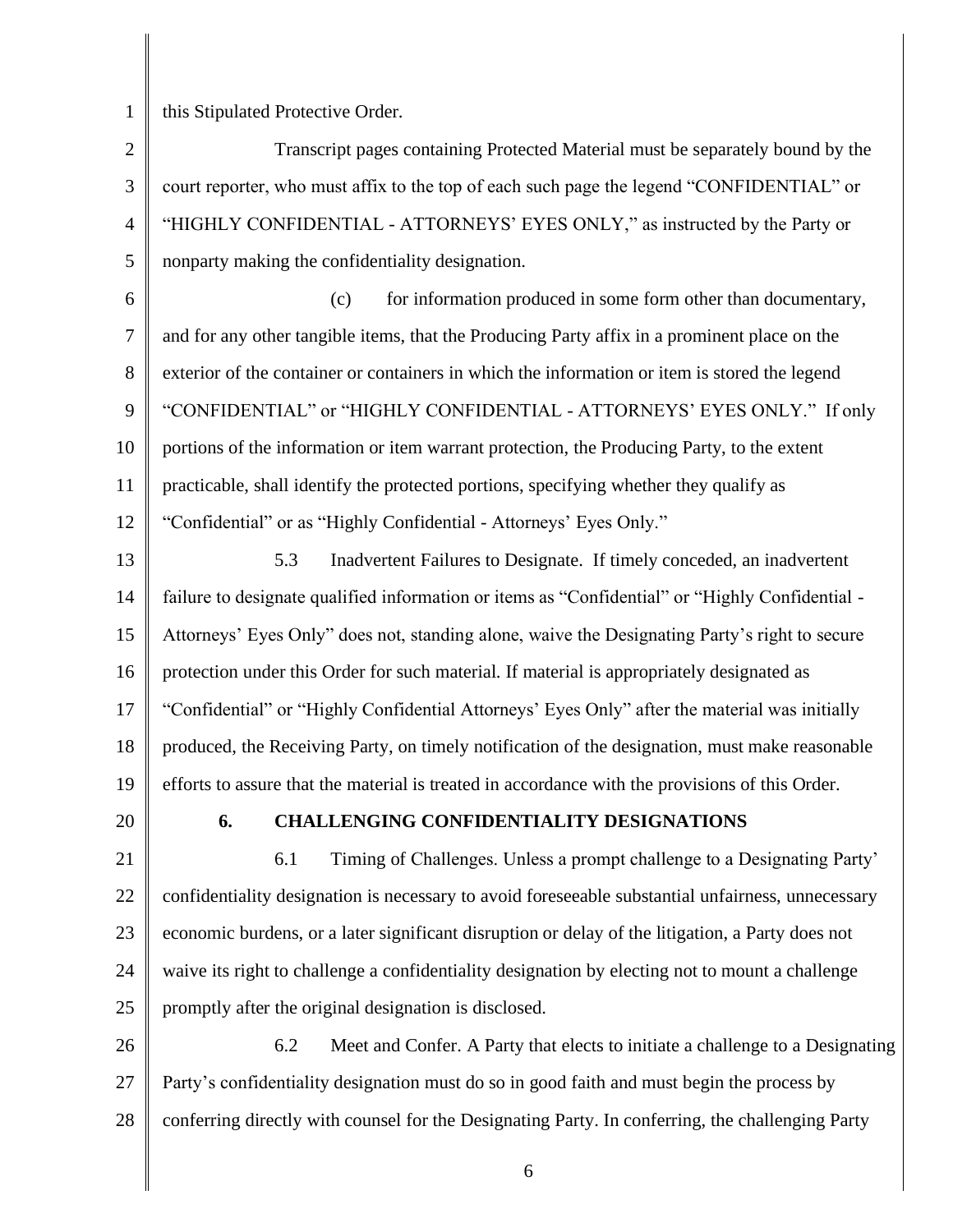1 2 3 4 5 must explain the basis for its belief that the confidentiality designation was not proper and must give the Designating Party an opportunity and reasonable period of time to review the designated material, to reconsider the circumstances, and, if no change in designation is offered, to explain the basis for the chosen designation. A challenging Party may proceed to the next stage of the challenge process only if it has engaged in this meet and confer process first.

6 7 8 9 10 11 12 13 14 15 6.3 Judicial Intervention. After engaging in the meet and confer process and, if that process fails to resolve the dispute, the Designating Party may file and serve a motion with the Court that identifies the challenged material and sets forth in detail the basis for the challenge. Each such motion must be accompanied by a competent declaration that affirms that the movant has complied with the meet and confer requirements imposed in the preceding paragraph and that sets forth with specificity the justification for the confidentiality designation that was given by the Designating Party in the meet and confer dialogue. All parties agree that this motion can be heard on shortened time. The parties also agree to make all reasonable efforts to ensure that this motion is heard as quickly as the Court's calendar will allow, including, but not limited to, stipulating to having the motion heard on shortened time.

16 17 18 19 The burden of persuasion in any such challenge proceeding shall be on the Designating Party. Until the court rules on the challenge, all parties shall continue to afford the material in question the level of protection to which it is entitled under the Producing Party's designation.

20

## **7. ACCESS TO AND USE OF PROTECTED MATERIAL**

21 22 23 24 25 26 27 28 7.1 Basic Principles. A Receiving Party may use Protected Material that is disclosed or produced by another Party or by a non-party in connection with this case only for prosecuting, defending, or attempting to settle this litigation. Such Protected Material may he disclosed only to the categories of persons and under the conditions described in this Order. When the litigation has been terminated, a Receiving Party must comply with the provisions of section 11, below (FINAL DISPOSITION). Protected Material must be stored and maintained by a Receiving Party at a location and in a secure manner that ensures that access is limited to the persons authorized under this Order. This Order has no effect upon, and its scope shall not extend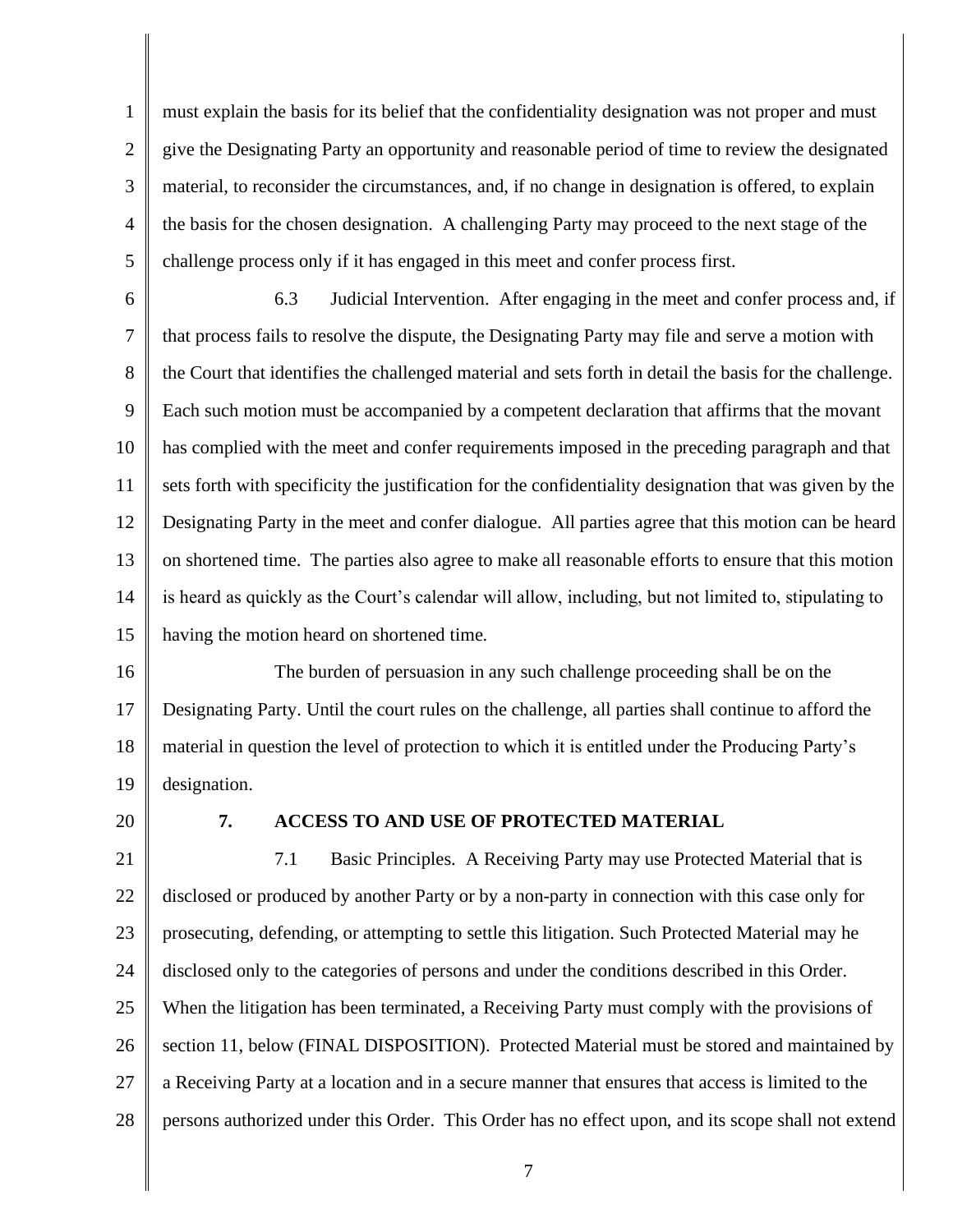1 2 3 4 5 6 7 8 9 10 11 12 13 14 15 16 17 18 19 20 21 22 23 24 25 26 27 28 to, any party's use or disclosure of its own confidential information for purposes not in any way related to this litigation.. 7.2 Disclosure of "CONFIDENTIAL" Information or Items. Unless otherwise ordered by the court or permitted in writing by the Designating Party, a Receiving Party may disclose any information or item designated CONFIDENTIAL only to: (a) the Receiving Party's Outside Counsel of record in this action, as well as employees and agents of said Counsel to whom it is reasonably necessary to disclose the information for this litigation; (b) the parties to this action; (c) the officers, directors, and employees (including House Counsel) of the Receiving Party to whom disclosure is reasonably necessary for this litigation and who have signed the "Agreement to Be Bound by Protective Order" (d) experts (as defined in this Order) of the Receiving Party to whom disclosure is reasonably necessary for this litigation and who have signed the "Agreement to Be Bound by Protective Order" (Exhibit A); (e) the Court and its personnel, subject to the provisions of Section 10 of this protective order; (f) those present in the Courtroom during the trial of this matter, including all pre-trial and motion hearings, and during presentation/argument of this evidence unless the Court orders otherwise; (g) court reporters and their staffs; (h) professional vendors to whom disclosure is reasonably necessary for this litigation and who have signed the "Agreement to Be Bound by Protective Order"; (i) deponents and/or witnesses to whom counsel for the parties believe in good faith it is necessary, for assistance in their representation in the above-captioned matter, to disclose specific documents, and who have signed the "Agreement to Be Bound by Protective Order" (Exhibit A); provided, however, that this execution requirement is waived where an individual is given Confidential Information in the presence of opposing counsel on the record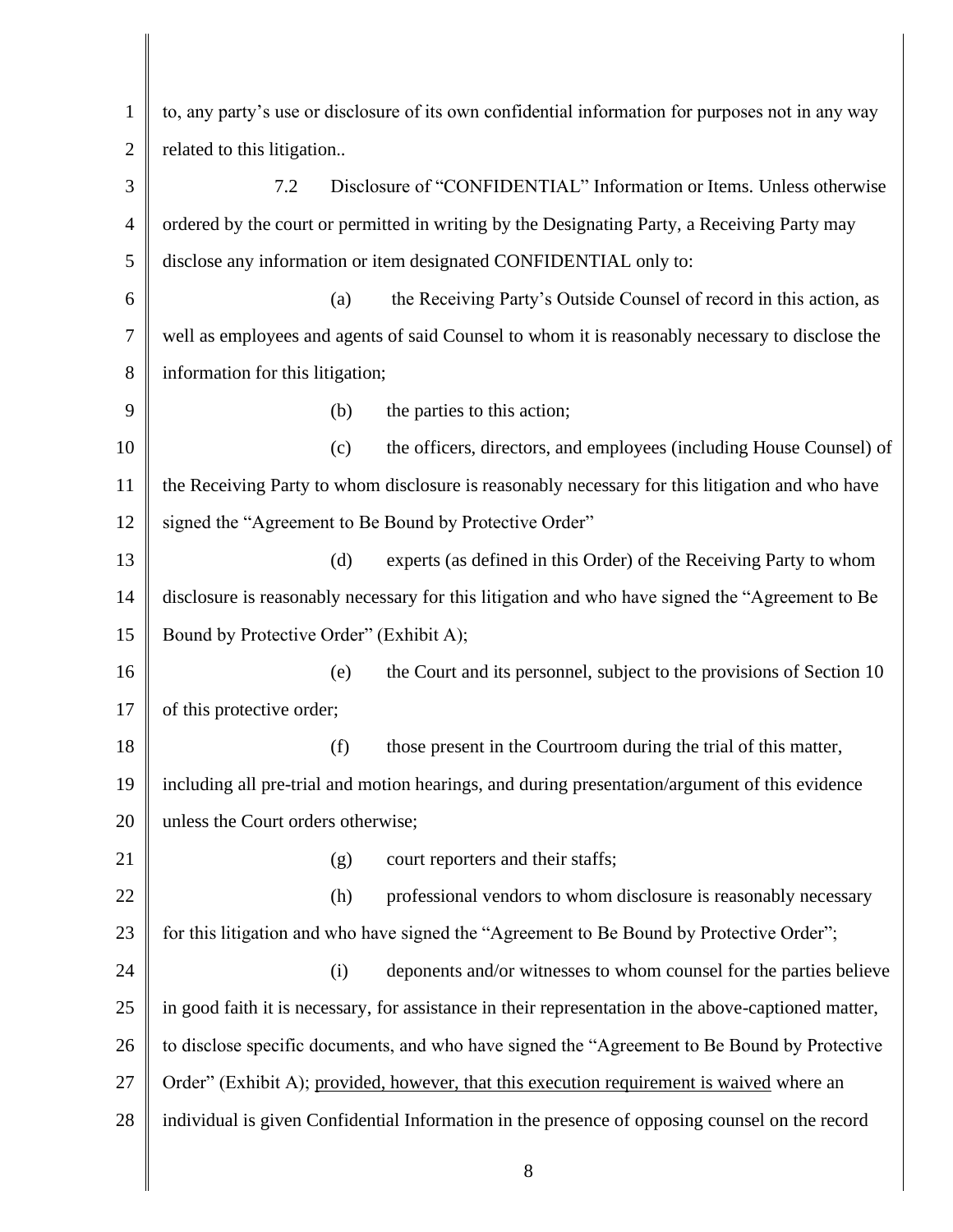| $\mathbf{1}$   | while testifying as a deponent or in a court of law, so long as the Confidential Information is not |  |
|----------------|-----------------------------------------------------------------------------------------------------|--|
| $\overline{2}$ | retained by the individual after such testimony. Pages of transcribed deposition testimony or       |  |
| 3              | exhibits to depositions that reveal Protected Material must he separately bound by the court        |  |
| $\overline{4}$ | reporter and may not be disclosed to anyone except as permitted under this Stipulated Protective    |  |
| 5              | Order;                                                                                              |  |
| 6              | the author of the document or the original source of the<br>(j)                                     |  |
| 7              | information; and                                                                                    |  |
| 8              | any other person as to whom the parties in writing agree and who<br>(k)                             |  |
| 9              | have signed the "Agreement to Be Bound by Protective Order."                                        |  |
| 10             | Disclosure of "HIGHLY CONFIDENTIAL - ATTORNEYS' EYES<br>7.3                                         |  |
| 11             | ONLY." Information or Items. Unless otherwise ordered by the court or permitted in writing by       |  |
| 12             | the Designating Party, a Receiving Party may disclose any information or item designated            |  |
| 13             | "HIGHLY CONFIDENTIAL - ATTORNEYS' EYES ONLY" only to:                                               |  |
| 14             | the Receiving Party's Outside Counsel of record in this action, as<br>(a)                           |  |
| 15             | well as employees and agents of said Counsel to whom it is reasonably necessary to disclose the     |  |
| 16             | information for this litigation;                                                                    |  |
| 17             | the parties to this action;<br>(b)                                                                  |  |
| 18             | (c)<br>House Counsel of a Receiving Party (1) who has no involvement in                             |  |
| 19             | competitive decision-making or in patent prosecutions, (2) to whom disclosure is reasonably         |  |
| 20             | necessary for this litigation, and (3) who has signed the "Agreement to Be Bound by Protective      |  |
| 21             | Order" (Exhibit A);                                                                                 |  |
| 22             | Experts (as defined in this Order) $(1)$ to whom disclosure is<br>(d)                               |  |
| 23             | reasonably necessary for this litigation, (2) who have signed the "Agreement to Be Bound by         |  |
| 24             | Protective Order" (Exhibit A), and (3) as to whom the procedures set forth in paragraph 7.4,        |  |
| 25             | below, have been followed;                                                                          |  |
| 26             | the Court and its personnel, subject to the provisions of Section 10<br>(e)                         |  |
| 27             | of this protective order;                                                                           |  |
| 28             | (f)<br>those present in the Courtroom during the trial of this matter,                              |  |
|                | 9                                                                                                   |  |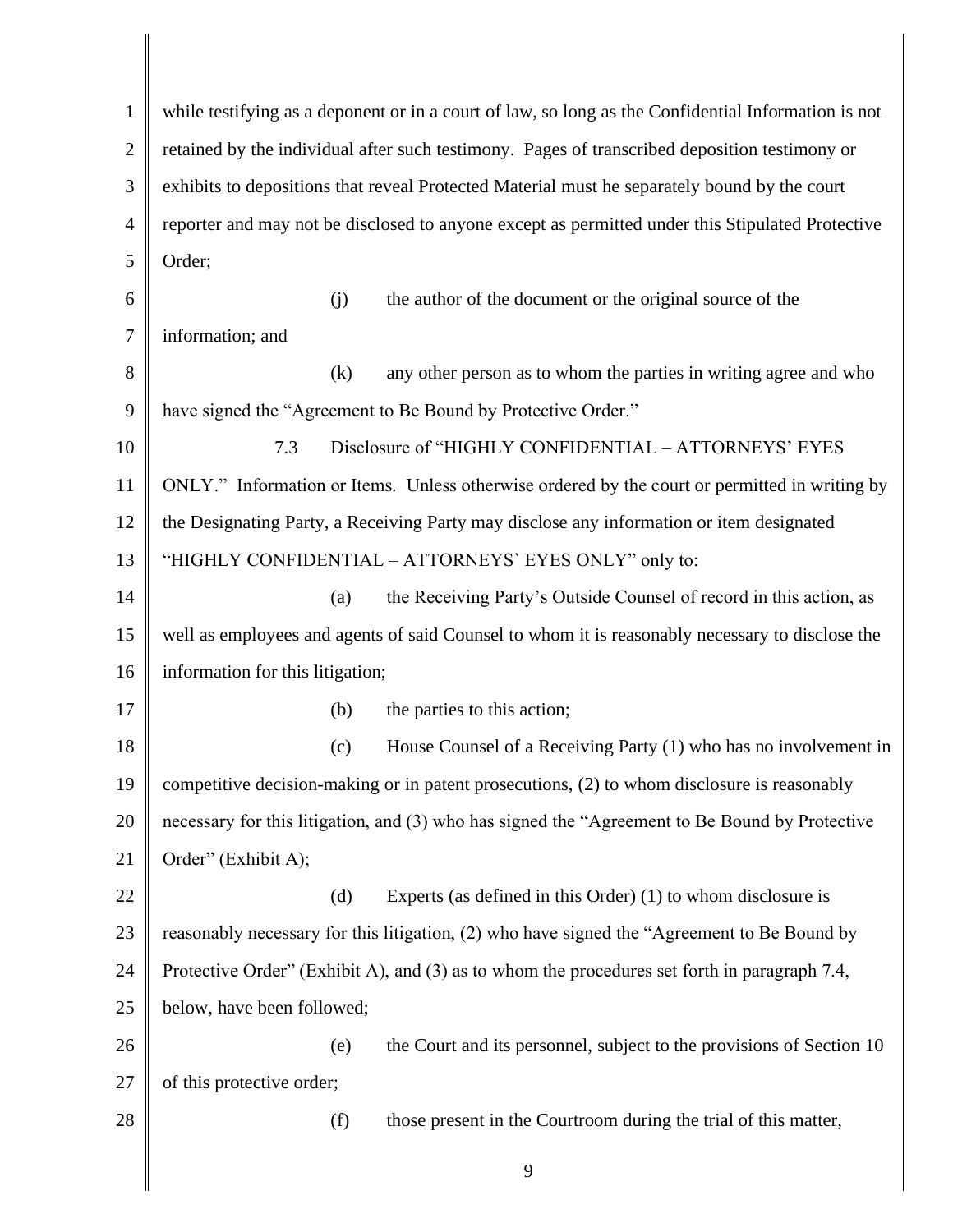| $\mathbf{1}$   | including all pre-trial and motion hearings, and during presentation/argument of this evidence         |  |  |
|----------------|--------------------------------------------------------------------------------------------------------|--|--|
| $\overline{2}$ | unless the Court orders otherwise;                                                                     |  |  |
| 3              | court reporters and their staffs;<br>(g)                                                               |  |  |
| $\overline{4}$ | (h)<br>professional vendors to whom disclosure is reasonably necessary                                 |  |  |
| 5              | for this litigation and who have signed the "Agreement to Be Bound by Protective Order";               |  |  |
| 6              | deponents and/or witnesses to whom counsel for the parties believe<br>(i)                              |  |  |
| 7              | in good faith it is necessary, for assistance in their representation in the above-captioned matter,   |  |  |
| 8              | to disclose specific documents, and who have signed the "Agreement to Be Bound by Protective           |  |  |
| 9              | Order" (Exhibit A); provided, however, that this execution requirement is waived where an              |  |  |
| 10             | individual is given Highly Confidential Information - Attorneys' Eyes Only in the presence of          |  |  |
| 11             | opposing counsel on the record while testifying                                                        |  |  |
| 12             | as a deponent or in a court of law, so long as the Highly Confidential Information - Attorneys'        |  |  |
| 13             | Eyes Only is not retained by the individual after such testimony;                                      |  |  |
| 14             | (i)<br>the author of the document or the original source of the                                        |  |  |
| 15             | information; and                                                                                       |  |  |
| 16             | (k)<br>any other person as to whom the parties in writing agree and who                                |  |  |
| 17             | have signed the "Agreement to Be Bound by Protective Order."                                           |  |  |
| 18             | 7.4<br>Procedures for Approving Disclosure of "HIGHLY CONFIDENTIAL -                                   |  |  |
| 19             | ATTORNEYS' EYES ONLY" Information or Items to "Experts"                                                |  |  |
| 20             | Unless otherwise ordered by the Court or agreed in writing by the<br>(a)                               |  |  |
| 21             | Designating Party, a Party that seeks to disclose to an "Expert" (as defined in this Order) any        |  |  |
| 22             | information or item that has been designated "HIGHLY CONFIDENTIAL - ATTORNEYS"                         |  |  |
| 23             | EYES ONLY" first must send a letter to the Designating Party that (1) identifies the specific          |  |  |
| 24             | HIGHLY CONFIDENTIAL information that the Receiving Party seeks to disclose to the Expert,              |  |  |
| 25             | and (2) sets forth the full name of the Expert and the city and state of his or her primary residence. |  |  |
| 26             | A Party that makes a request and provides the information specified<br>(b)                             |  |  |
| 27             | in the preceding paragraph may disclose the subject Protected Material to the identified Expert        |  |  |
| 28             | unless, within seven (7) court days of delivering the request, the Party receives a written objection  |  |  |
|                | 10                                                                                                     |  |  |
|                |                                                                                                        |  |  |

 $\begin{array}{c} \hline \end{array}$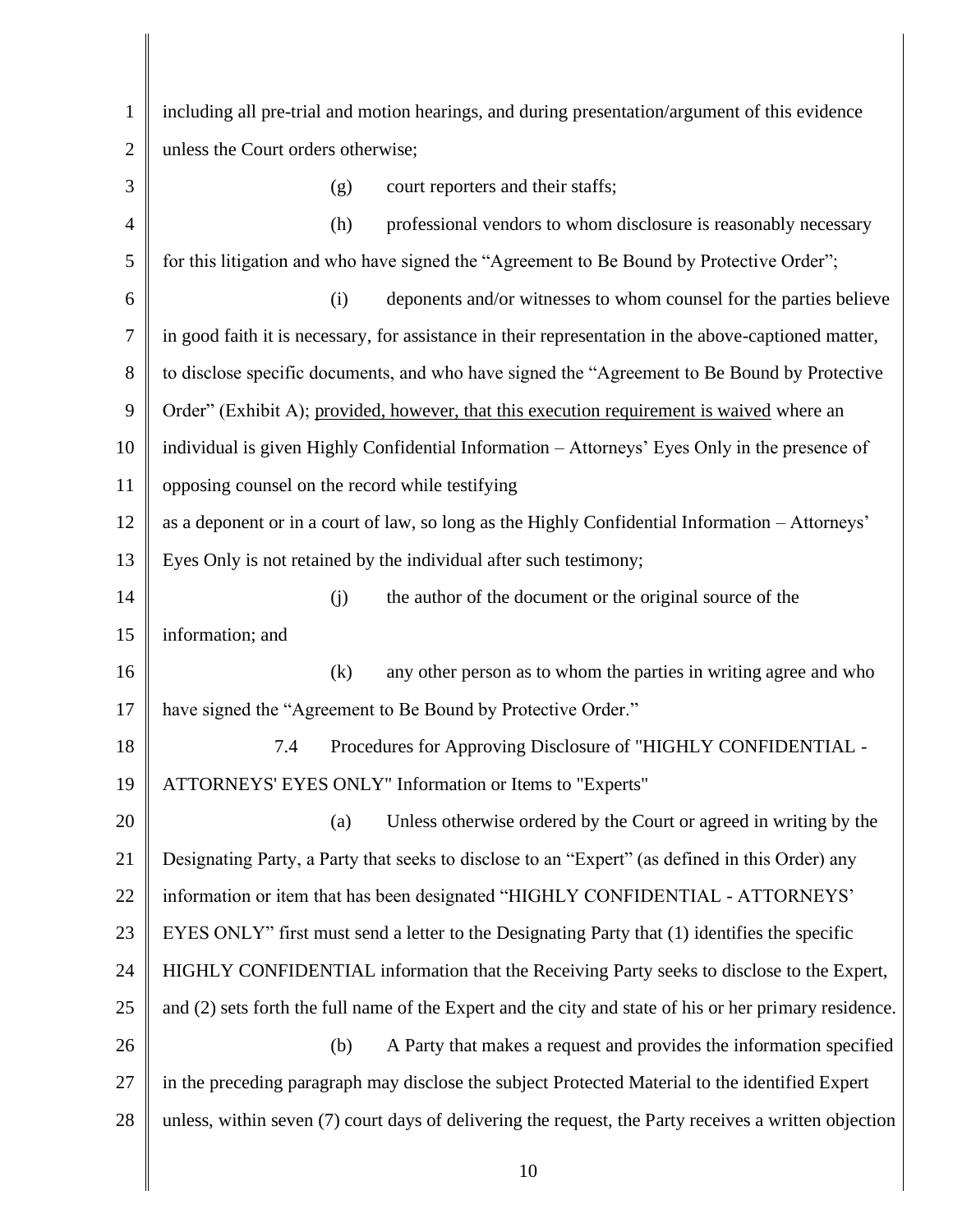1 2 from the Designating Party. Any such objection must set forth in detail the grounds on which it is based.

3 4 5 6 7 8 9 10 11 12 13 14 15 (c) A Party that receives a timely written objection must meet and confer with the Designating Party to try to resolve the matter by agreement. If no agreement is reached the Party seeking to make the disclosure may disclose the subject Protected Material to the identified Expert unless, within ten (10) court days of sending a written objection to the disclosure, the Designating Party files a motion with the Court seeking to prevent the disclosure to the identified expert. Any such motion must describe the circumstances with specificity, set forth in detail the reasons why the requested disclosure to the Expert should not be permitted, assess the risk of harm that the disclosure would entail and suggest any additional means that might be used to reduce that risk. In any such proceeding the Party opposing disclosure to the Expert shall bear the burden of proving that the risk of harm that the disclosure would entail (under the safeguards proposed) outweighs the Receiving Party's need to disclose the Protected Material to its Expert. **8. PROTECTED MATERIAL SUBPOENAED OR ORDERED** 

16

# **PRODUCED IN OTHER LITIGATION**

17 18 19 20 21 22 If a Receiving Party is served with a subpoena or an order issued in other litigation that would compel disclosure of any information or items designated in this action as "CONFIDENTIAL" or "HIGHLY CONFIDENTIAL - ATTORNEYS' EYES ONLY," the Receiving Party must so notify the Designating Party, in writing (by fax, if possible) immediately and in no event more than five court days after receiving the subpoena or order. Such notification must include a copy of the subpoena or court order.

23 24 25 26 27 28 The purpose of imposing these duties is to afford the Designating Party in this case an opportunity to try to protect its confidentiality interests in the court in which the subpoena or order issued. The Designating Party shall bear the burdens and the expenses of seeking protection in that court of its confidential material and nothing in these provisions should be construed as authorizing or encouraging a Receiving Party in this action to disobey a lawful directive from another court.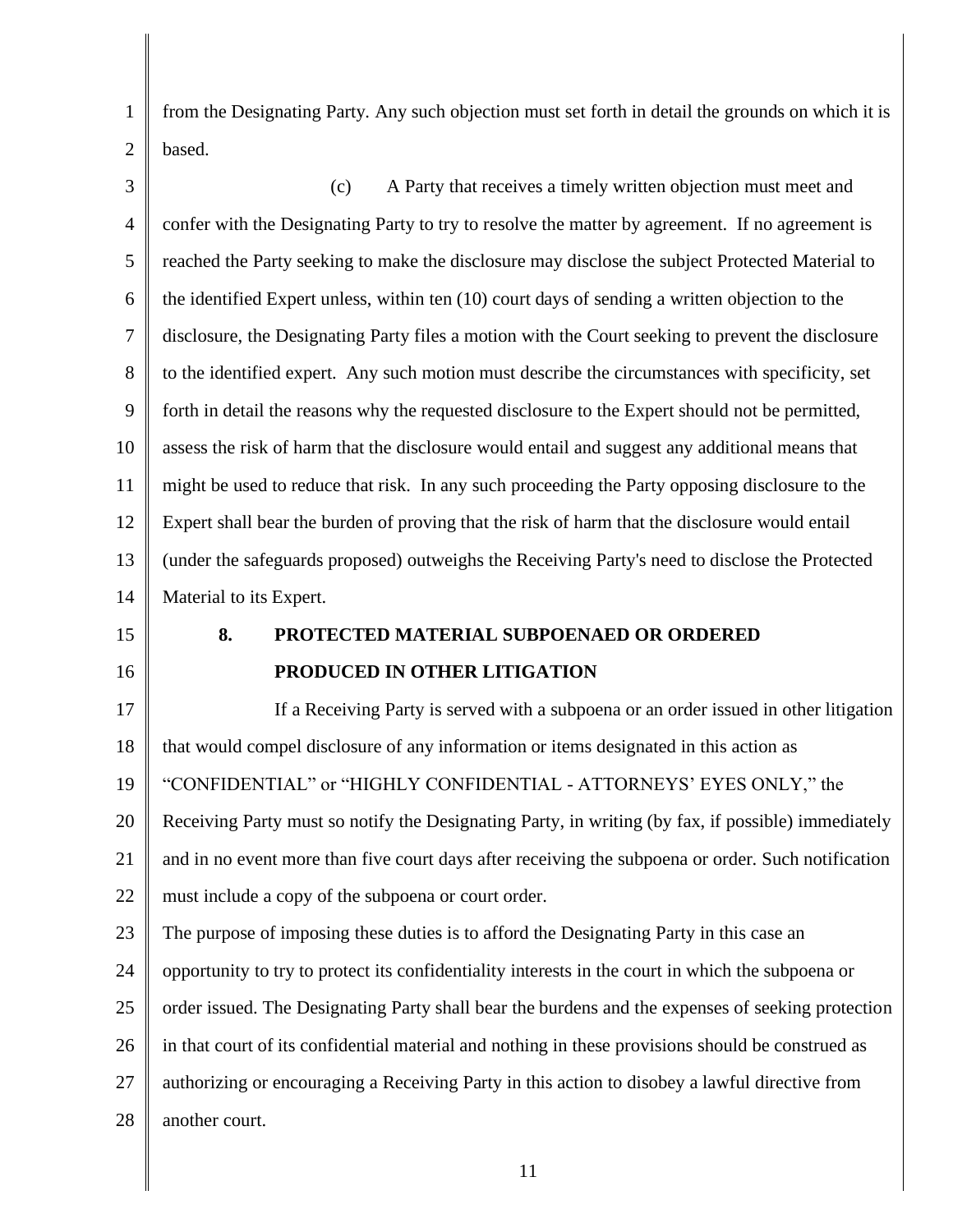### **9. UNAUTHORIZED DISCLOSURE OF PROTECTED MATERIAL**

2 3 4 5 6 7 If a Receiving Party learns that, by inadvertence or otherwise, it has disclosed Protected Material to any person or in any circumstance not authorized under this Stipulated Protective Order, the Receiving Party must immediately (a) notify in writing the Designating Party of the unauthorized disclosures, (b) use its best efforts to retrieve all copies of the Protected Material, (c) inform the person or persons to whom unauthorized disclosures were made of all the terms of this Order, and (d) request such

8 9 person or persons to execute the "Acknowledgment and Agreement to Be Bound" that is attached hereto as Exhibit A.

10 11 12 13 14 15 16 17 18 19 20 21 22 Nothing herein shall be deemed to waive any applicable privilege or work product protection, or to affect the ability of a party to seek relief for any inadvertent disclosure of material protected by privilege or work product protection. In the event that any material covered by any applicable privilege, including the attorney-client privilege or work product protection, in inadvertently produced to the other party, a party may make a request for return of that information or document, which items shall be returned no later than 15 days of the date of the demand or the party in possession of said information or document shall file a motion seeking to have it adjudicated whether or not the document is subject to the asserted privilege or work product production. Furthermore, this stipulation and protective order in no way waives the parties' rights to use the "clawback procedure" provided for in Code of Civil Procedure §2031.285, which specifically allows for the handling of the inadvertent production of attorneyclient privileged or attorney work product documents in large volumes of electronically-stored information.

23

## **10. FILING PROTECTED MATERIAL**

24 25 26 27 28 All Protected Materials filed with the Court, and any pleadings, motions or other papers disclosing any Protected Materials shall be filed or lodged under seal consistent with Local Rule 141 and Federal Rules of Civil Procedure §5.2 and 26. Only portions of filings with the Court containing Protected Materials need be filed under seal. The parties agree to cooperate with each other in a good faith attempt to file the Protected Materials under seal, but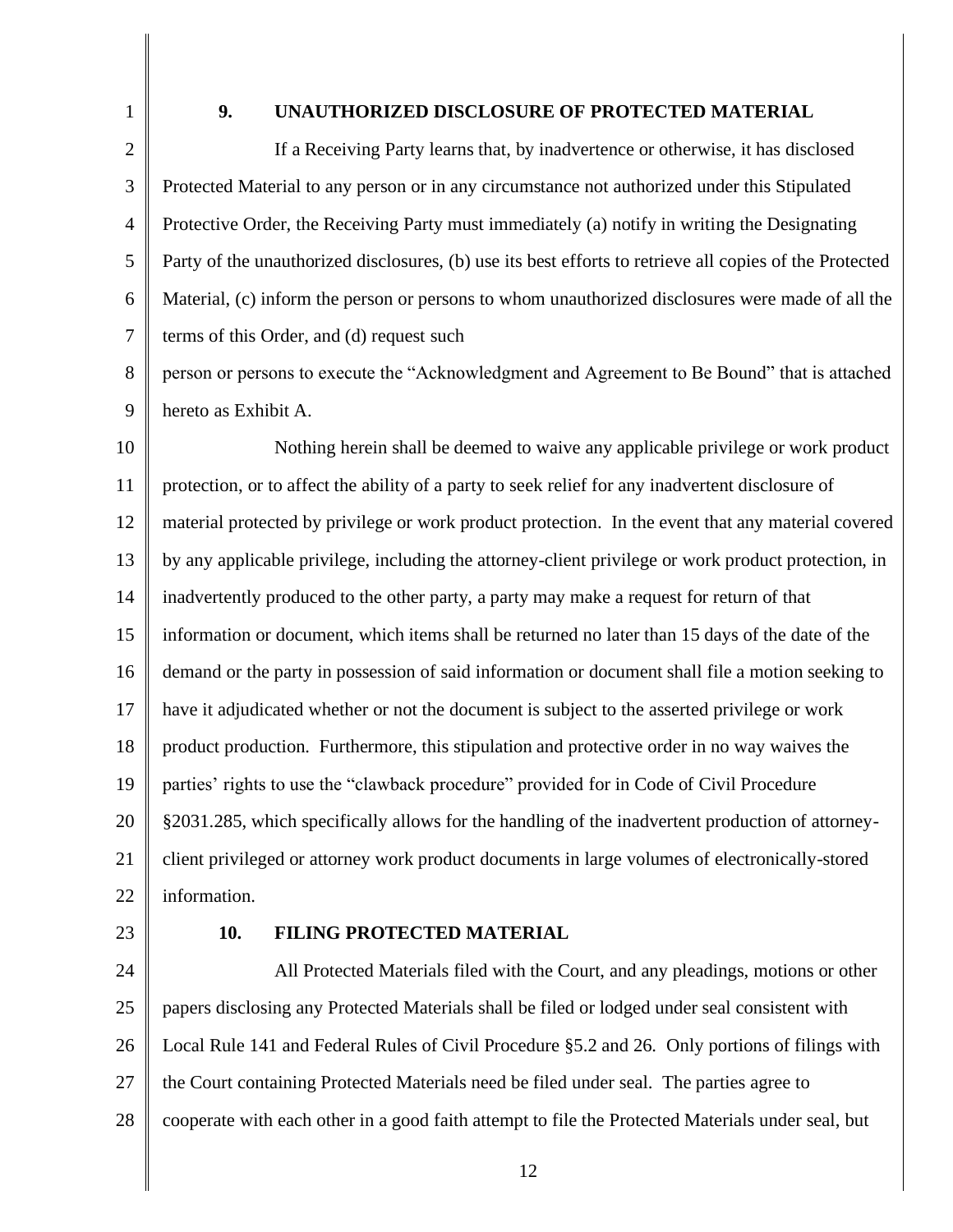1 2 3 4 5 will not be precluded from filing documents containing Protected Materials in the ordinary course after a good faith effort to file the document under seal is denied by the Court. To the extent that filing under seal is not permitted by the Court, no party will file any Protected Materials with the Court without providing at least 5 court days advance notice to the other parties.

6

## **11. FINAL DISPOSITION.**

7 8 9 10 11 12 13 14 15 16 17 18 Within 45 days of termination of this case, counsel for the parties shall assemble and return to each other all documents, material and deposition transcripts designated as "Confidential" information and "Highly Confidential" information and all copies of same in their possession or the possession of their employees and/or agents, as well as all documents created, produced, reproduced, and any notes, transcripts or other written documents derived from "Confidential" and "Highly Confidential" documents or containing information derived from such "Confidential" and "Highly Confidential" documents, or shall certify the destruction thereof, with certification and notice sent to counsel for opposing parties. Notwithstanding this provision, Counsel are entitled to retain an archival copy of all pleadings, motion papers, transcripts, legal memoranda, correspondence or attorney work product, even if such materials contain Protected Material. Any such archival copies that contain or constitute Protected Material remain subject to this Protective Order as set forth in Section 4 (DURATION), above.

19

#### **12. MISCELLANEOUS**

20 21 22 12.1 Right to Further Relief. Nothing in this Order abridges the right of any person to seek its modification by the Court in the future or to compel discovery or seek sanctions from the Court.

23 24 25 26 27 12.2 Right to Assert Other Objections. By stipulating to the entry of this Protective Order no Party waives any right it otherwise would have to object to disclosing or producing any information or item on any ground not addressed in this Stipulated Protective Order. Similarly, no Party waives any right to object on any ground to use in evidence of any of the material covered by this Protective Order.

28

12.3. If any term of this Stipulation and Order conflicts with the requirements set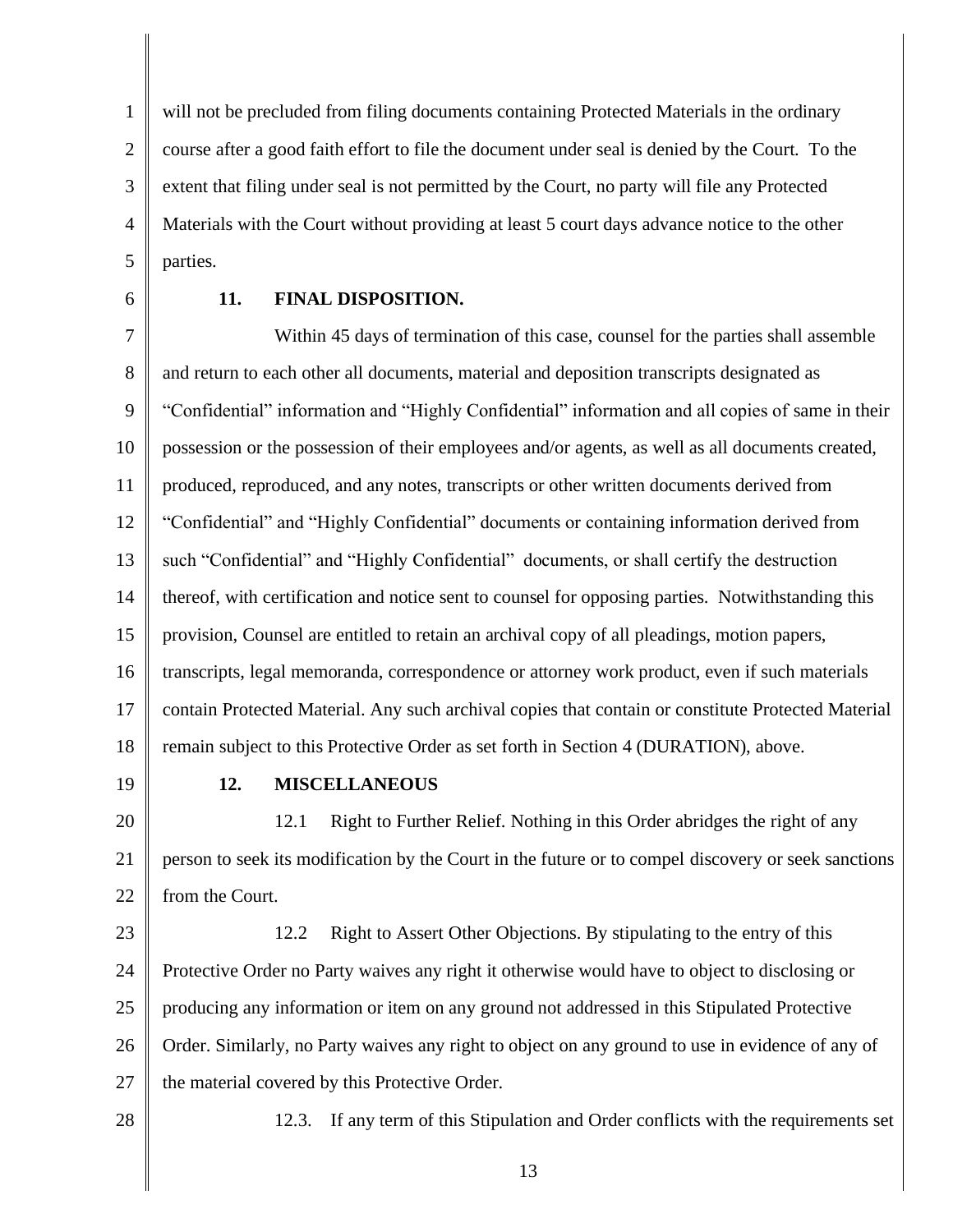| $\mathbf{1}$   | forth in Local Rule 141 and Federal Rules of Civil Procedure §5.2 and 26, the terms of those         |  |  |
|----------------|------------------------------------------------------------------------------------------------------|--|--|
| $\overline{2}$ | Rules of Court shall supersede the terms of this Stipulation and Order.                              |  |  |
| 3              |                                                                                                      |  |  |
| $\overline{4}$ | <b>EXHIBIT A</b>                                                                                     |  |  |
| 5              | <b>ACKNOWLEDGEMENT AND AGREEMENT TO BE BOUND</b>                                                     |  |  |
| 6              | I, _______________________ [print or type full name], of                                             |  |  |
| 7              |                                                                                                      |  |  |
| 8              | [print or type]                                                                                      |  |  |
| 9              | full address and/or name of company], declare under penalty of perjury that I have read in its       |  |  |
| 10             | entirety and understand the Stipulated Protective Order that was issued by the U.S. District Court,  |  |  |
| 11             | Eastern District of California in the case of Tarlochan Singh, DDS, et al. v. Livingston             |  |  |
| 12             | Community Health, U.S. District Court, Eastern District of California Case No. 1:18-cv-1126-         |  |  |
| 13             | NONE-SAB.                                                                                            |  |  |
| 14             | I agree to be bound by the Stipulation and Protective Order and will not reveal the                  |  |  |
| 15             | "Confidential" or "Highly Confidential" Information to anyone, except as allowed by the              |  |  |
| 16             | Stipulation and Protective Order. I will maintain all such "Confidential" and "Highly                |  |  |
| 17             | Confidential" Information -- including copies, notes, or other transcriptions; made there from -- in |  |  |
| 18             | a secure manner to prevent unauthorized access to it. No later than thirty (45) days after the       |  |  |
| 19             | conclusion of this action, including any and all appeals, I will return the Confidential and Highly  |  |  |
| 20             | Confidential Information -- including copies, notes, or other transcriptions made there from -- to   |  |  |
| 21             | the counsel who provided me with the information.                                                    |  |  |
| 22             | I further agree to submit to the jurisdiction of the U.S District Court, Eastern                     |  |  |
| 23             | District of California for the purpose of enforcing the terms of this Stipulated Protective Order,   |  |  |
| 24             | even if such enforcement proceedings occur after termination of this action.                         |  |  |
| 25             | Date:                                                                                                |  |  |
| 26             |                                                                                                      |  |  |
| 27             |                                                                                                      |  |  |
| 28             | $/ \! / \! /$                                                                                        |  |  |
|                | 14                                                                                                   |  |  |
|                |                                                                                                      |  |  |